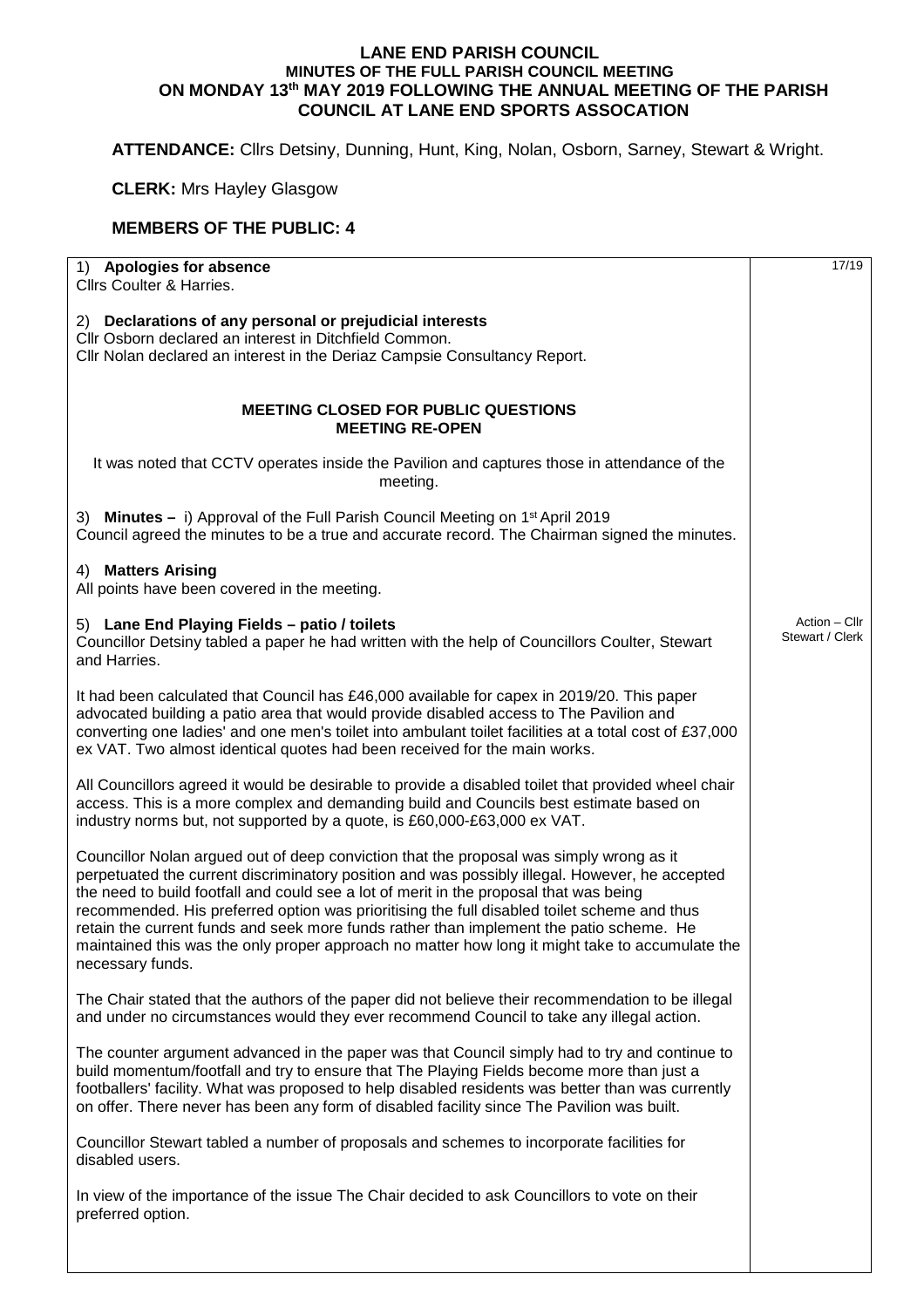|                                                                                                                                                                                                                                                                                                                                                                                                                                                              | Six Councillors supported the proposal in the tabled paper. The build of a patio area and toilets<br>to be converted to ambulant toilets.                                                                                                                                                                                                                                                                                                                                                                           | 18/19          |
|--------------------------------------------------------------------------------------------------------------------------------------------------------------------------------------------------------------------------------------------------------------------------------------------------------------------------------------------------------------------------------------------------------------------------------------------------------------|---------------------------------------------------------------------------------------------------------------------------------------------------------------------------------------------------------------------------------------------------------------------------------------------------------------------------------------------------------------------------------------------------------------------------------------------------------------------------------------------------------------------|----------------|
| Councillor Hunt's view was that Council should not spend any further funds on The Pavilion. He<br>suggested buying 5 - 10 pub style benches/outside chairs to trial an outside seating area. His<br>preference would be that Council waited until sufficient funds are available to build a disabled<br>toilet with wheelchair access.                                                                                                                       |                                                                                                                                                                                                                                                                                                                                                                                                                                                                                                                     |                |
|                                                                                                                                                                                                                                                                                                                                                                                                                                                              | Councillor Sarney could see merits in both proposals and preferred to abstain.                                                                                                                                                                                                                                                                                                                                                                                                                                      |                |
| Council agreed that any new significant additional spend on The Pavilion must include a wheel<br>chair accessible toilet and that this must be the first call on any further funds relating to The<br>Pavilion.                                                                                                                                                                                                                                              |                                                                                                                                                                                                                                                                                                                                                                                                                                                                                                                     |                |
| 6) Finance - i) Approval of the accounts for April 2019<br>Council approved the accounts.                                                                                                                                                                                                                                                                                                                                                                    | Action - Clerk                                                                                                                                                                                                                                                                                                                                                                                                                                                                                                      |                |
|                                                                                                                                                                                                                                                                                                                                                                                                                                                              | ii) To note the Asset Register<br>Council agreed the asset register.                                                                                                                                                                                                                                                                                                                                                                                                                                                | Action - Clerk |
|                                                                                                                                                                                                                                                                                                                                                                                                                                                              | iii) To note the Risk Schedule<br>Council agreed the risk schedule.                                                                                                                                                                                                                                                                                                                                                                                                                                                 | Action - Clerk |
|                                                                                                                                                                                                                                                                                                                                                                                                                                                              | iv) Clerks salary<br>In line with the recommended inflation rate, SLCC suggested 0.33p increase to the Clerks<br>current pay scale.                                                                                                                                                                                                                                                                                                                                                                                 | Action - Clerk |
|                                                                                                                                                                                                                                                                                                                                                                                                                                                              | 7) Lane End Playing Fields - General update<br>It was reported that the skip in the car park of Lane End Playing Fields has been filled with waste<br>from the garage. The skip will be removed shortly.<br>It was reported that a specialist asbestos company will remove the garage roof.<br>The roof will be replaced and the garage will be cladded.<br>The solicitors are currently reviewing The Articles of Association. Amendments to the documents<br>will ensure that the facility is open to the public. |                |
| 8) Ditchfield Common / Church Path<br>It was reported that Clirs Osborn and Sarney attended a meeting with the Village Hall Committee<br>and residents of Ditchfield Common were also invited to attend. The meeting was predominantly<br>about improvements to parking. The main concern raised was inconsiderate parking.<br>Cllrs Osborn, Sarney and Stewart will meet to discuss the points raised. This will be discussed<br>again at the June meeting. | Cllrs Osborn /<br>Sarney / Stewart                                                                                                                                                                                                                                                                                                                                                                                                                                                                                  |                |
|                                                                                                                                                                                                                                                                                                                                                                                                                                                              | 9) Clerk's report<br>The items below summarise the Clerks activities since the last meeting.                                                                                                                                                                                                                                                                                                                                                                                                                        |                |
| i.                                                                                                                                                                                                                                                                                                                                                                                                                                                           | Planning application comments submitted.                                                                                                                                                                                                                                                                                                                                                                                                                                                                            |                |
| ii.                                                                                                                                                                                                                                                                                                                                                                                                                                                          | AED inspections carried out and on-line forms submitted.                                                                                                                                                                                                                                                                                                                                                                                                                                                            |                |
| iii.                                                                                                                                                                                                                                                                                                                                                                                                                                                         | I have reported several street lights to TFB / SSE that are not working.                                                                                                                                                                                                                                                                                                                                                                                                                                            |                |
| iv.                                                                                                                                                                                                                                                                                                                                                                                                                                                          | The Clerk thanked all residents who have emailed regarding the proposed Marlow bus<br>service. Cllr Detsiny will continue to pursue this.                                                                                                                                                                                                                                                                                                                                                                           |                |
| v.                                                                                                                                                                                                                                                                                                                                                                                                                                                           | I have received several complaints about the rubbish and rats at ex The Peacock. I have<br>spoken to Environmental Health at WDC and Cllr Jean Teesdale is in contact with BCC<br>regarding removing the rubbish from the site.                                                                                                                                                                                                                                                                                     |                |
| vi.                                                                                                                                                                                                                                                                                                                                                                                                                                                          | There were 3 holes in the hedge at Bunkers Allotments, leaving it quite dangerous.<br>These have now been fenced.                                                                                                                                                                                                                                                                                                                                                                                                   |                |
| vii.                                                                                                                                                                                                                                                                                                                                                                                                                                                         | The water pipe burst at Chalky Field allotments. A tenant has repaired this.                                                                                                                                                                                                                                                                                                                                                                                                                                        |                |
| viii.                                                                                                                                                                                                                                                                                                                                                                                                                                                        | I have asked Pete Whipp to go ahead with trimming back the trees at Chalky Field<br>Allotment, adjoining The Orchard.                                                                                                                                                                                                                                                                                                                                                                                               |                |
| ix.                                                                                                                                                                                                                                                                                                                                                                                                                                                          | I have written to residents about overgrown hedges onto the various footpaths.                                                                                                                                                                                                                                                                                                                                                                                                                                      |                |
| х.                                                                                                                                                                                                                                                                                                                                                                                                                                                           | I have ordered 12 '30 for a reason' signs with BCC.                                                                                                                                                                                                                                                                                                                                                                                                                                                                 |                |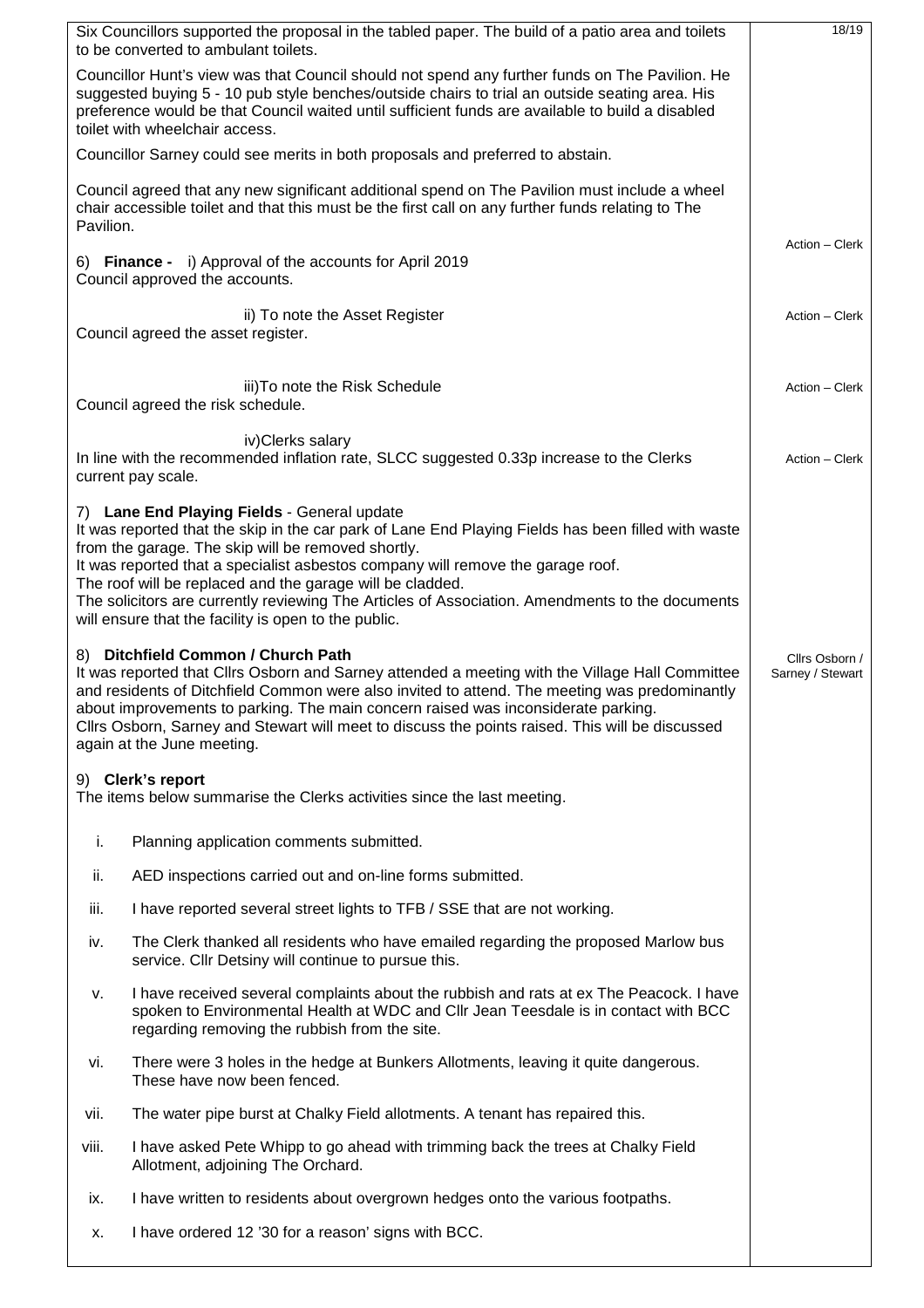| xi.                                                                                                                                                                                                                                                                                                                                                                                                                                          |                                                                                                                                                                                                                                                   | I have let several allotment plots to new tenants.                                                |                                                                                                                                                                                                                                                                   | 19/19          |  |
|----------------------------------------------------------------------------------------------------------------------------------------------------------------------------------------------------------------------------------------------------------------------------------------------------------------------------------------------------------------------------------------------------------------------------------------------|---------------------------------------------------------------------------------------------------------------------------------------------------------------------------------------------------------------------------------------------------|---------------------------------------------------------------------------------------------------|-------------------------------------------------------------------------------------------------------------------------------------------------------------------------------------------------------------------------------------------------------------------|----------------|--|
| xii.                                                                                                                                                                                                                                                                                                                                                                                                                                         | The solicitor has issued a notice to quit on Chalky Fields. A separate right to continue<br>using The Orchard has been offered.                                                                                                                   |                                                                                                   |                                                                                                                                                                                                                                                                   |                |  |
| xiii.                                                                                                                                                                                                                                                                                                                                                                                                                                        |                                                                                                                                                                                                                                                   |                                                                                                   | Lane End Primary School has asked if they can use the playing fields for their football<br>team. This has been passed to the Playing Fields Manager.                                                                                                              |                |  |
| xiv.                                                                                                                                                                                                                                                                                                                                                                                                                                         | bench.                                                                                                                                                                                                                                            |                                                                                                   | The memorial bench for Kevin Ansell at the Playing Fields was vandalised. Council were<br>saddened to hear this and have offered to donate £100 towards the purchase of a new                                                                                     |                |  |
| XV.                                                                                                                                                                                                                                                                                                                                                                                                                                          | I have submitted the VAT return.                                                                                                                                                                                                                  |                                                                                                   |                                                                                                                                                                                                                                                                   |                |  |
| XVİ.                                                                                                                                                                                                                                                                                                                                                                                                                                         |                                                                                                                                                                                                                                                   |                                                                                                   | I have given the year end accounts to Fish Partnership. These have been completed.                                                                                                                                                                                |                |  |
| xvii.                                                                                                                                                                                                                                                                                                                                                                                                                                        |                                                                                                                                                                                                                                                   |                                                                                                   | The Internal Auditor will start the audit week commencing 13 <sup>th</sup> May.                                                                                                                                                                                   |                |  |
| xviii.                                                                                                                                                                                                                                                                                                                                                                                                                                       | I have accepted a three-year contract with SSE for the street lighting supply. This was<br>signed via Resolve Energy on 26/04/19.                                                                                                                 |                                                                                                   |                                                                                                                                                                                                                                                                   |                |  |
| xix.                                                                                                                                                                                                                                                                                                                                                                                                                                         | The new bollards on Ditchfield Common have been installed.                                                                                                                                                                                        |                                                                                                   |                                                                                                                                                                                                                                                                   |                |  |
| XX.                                                                                                                                                                                                                                                                                                                                                                                                                                          | The new bollards on Moorend Common have been installed.                                                                                                                                                                                           |                                                                                                   |                                                                                                                                                                                                                                                                   |                |  |
| XXİ.                                                                                                                                                                                                                                                                                                                                                                                                                                         | 18/05920/OUT Land Between Clinkard Place And Stables, Church Road, Lane End,<br>Buckinghamshire <b>Proposal:</b> Outline application (including details of access) for the<br>erection of 2 x detached dwellings Appeal Decision: Appeal Allowed. |                                                                                                   |                                                                                                                                                                                                                                                                   |                |  |
|                                                                                                                                                                                                                                                                                                                                                                                                                                              |                                                                                                                                                                                                                                                   |                                                                                                   | 10) Invitations to Meetings, Correspondence & Reports received                                                                                                                                                                                                    |                |  |
|                                                                                                                                                                                                                                                                                                                                                                                                                                              | Council noted the report.                                                                                                                                                                                                                         |                                                                                                   |                                                                                                                                                                                                                                                                   | Action - Clerk |  |
|                                                                                                                                                                                                                                                                                                                                                                                                                                              |                                                                                                                                                                                                                                                   | 11) Matters raised by Councillors<br>Council's remit. The Clerk will report this via fixmystreet. | It was reported that the hedge running from Cadmore End School to the ex-Bluebell Public<br>House has overgrown onto the road. This is in the 40mph zone and therefore out of the Parish                                                                          |                |  |
| It was reported that the Twinning Association dinner was held in the Grouse and Ale recently.<br>Some Councillor's were disappointed not to have been invited.<br>It was reported that John Morris, Chilterns Woodland project manager has expressed concern<br>about the ash dieback and other trees on the road near the Frieth cross roads. The Clerk has<br>asked Ridgeway Woodlands to carry out the annual tree inspection and provide |                                                                                                                                                                                                                                                   |                                                                                                   |                                                                                                                                                                                                                                                                   |                |  |
| Charities                                                                                                                                                                                                                                                                                                                                                                                                                                    | recommendations.                                                                                                                                                                                                                                  |                                                                                                   | Cllr Nolan reported that he has been in contact with the Trustees of the Mole and Picket                                                                                                                                                                          | Action - Clerk |  |
|                                                                                                                                                                                                                                                                                                                                                                                                                                              | <b>Decisions and Appeals</b><br><b>New Applications</b>                                                                                                                                                                                           |                                                                                                   | 11) Planning: To consider new applications and receive Wycombe District Council                                                                                                                                                                                   |                |  |
|                                                                                                                                                                                                                                                                                                                                                                                                                                              |                                                                                                                                                                                                                                                   |                                                                                                   |                                                                                                                                                                                                                                                                   |                |  |
|                                                                                                                                                                                                                                                                                                                                                                                                                                              | 19/05983/TPO                                                                                                                                                                                                                                      | <b>Wycombe Court</b><br>House Church<br>Road Lane End                                             | Fell 1 x Cedar (T1) as the tree is suffering from major<br>storm damage & fell 1 x Sycamore (T3) as the tree is<br>poorly formed and suppressed by adjacent belt of<br>mature trees<br>No objection.                                                              |                |  |
|                                                                                                                                                                                                                                                                                                                                                                                                                                              | 19/05984/CTREE                                                                                                                                                                                                                                    | Wycombe Court<br>House Church<br>Road Lane End                                                    | Removal of lowest limb resting on service line, thin<br>crown by 15% and removing 2m apical and lateral<br>growth to 1 x Ash Tree (T2)<br>No objection.                                                                                                           |                |  |
|                                                                                                                                                                                                                                                                                                                                                                                                                                              | 19/05623/FUL                                                                                                                                                                                                                                      | 9 High Street<br>Lane End                                                                         | Demolition of existing rear extension, construction of<br>new two storey rear extension incorporating basement<br>steps to provide additional floor space to shop at ground<br>floor and conversion of existing 2 bed flat to 2 x 1 bed<br>flats<br>No objection. |                |  |
|                                                                                                                                                                                                                                                                                                                                                                                                                                              | 19/05684/VCDN                                                                                                                                                                                                                                     | Springbank Road<br>Lane End                                                                       | Variation of Condition 10 (Remediation Strategy) of<br>PP/16/06601/FUL to allow discharge based on details<br>submitted<br>No objection.                                                                                                                          |                |  |